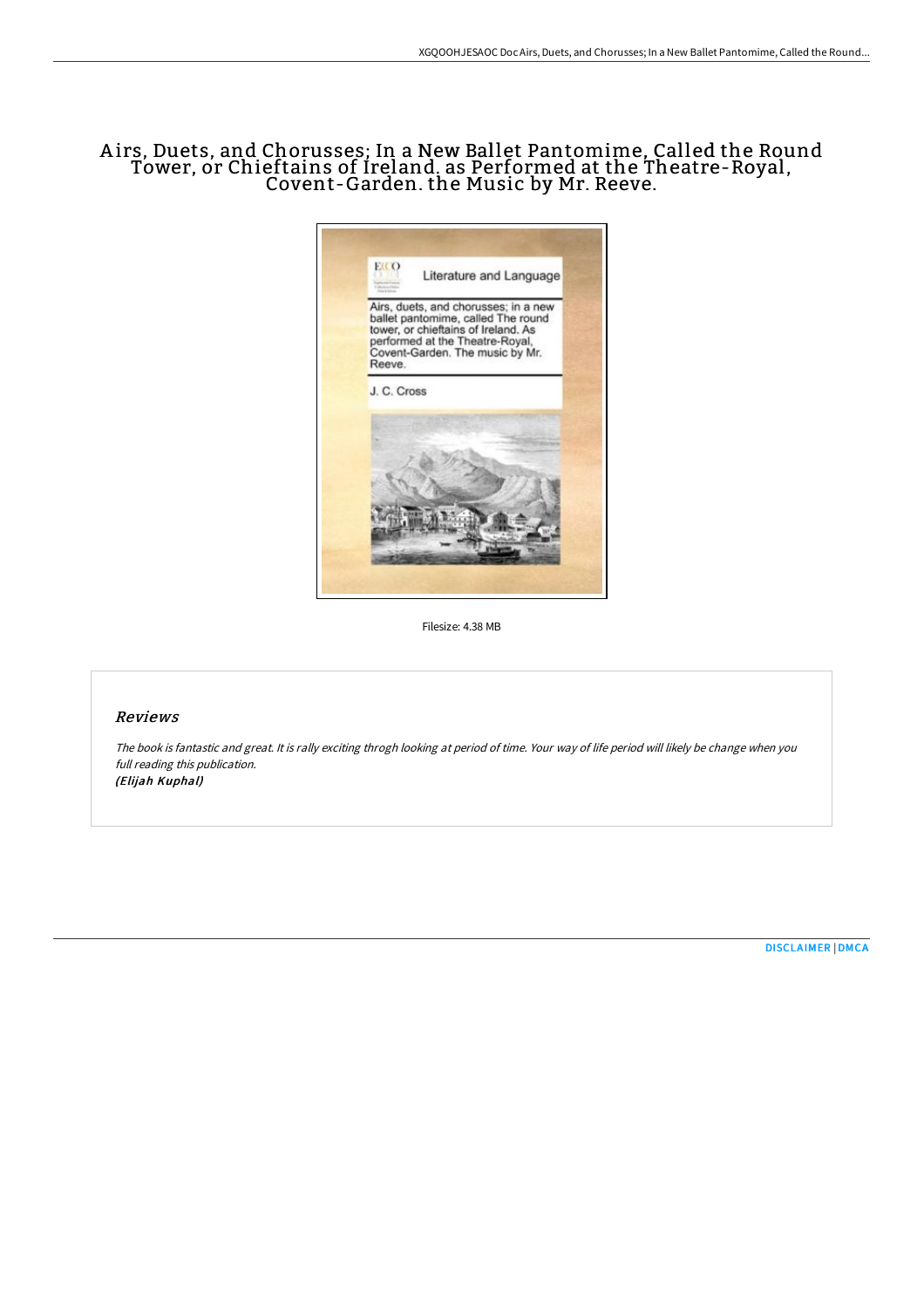## AIRS, DUETS, AND CHORUSSES; IN A NEW BALLET PANTOMIME, CALLED THE ROUND TOWER, OR CHIEFTAINS OF IRELAND. AS PERFORMED AT THE THEATRE-ROYAL, COVENT-GARDEN. THE MUSIC BY MR. REEVE.



Gale Ecco, Print Editions, 2010. PAP. Condition: New. New Book. Shipped from US within 10 to 14 business days. THIS BOOK IS PRINTED ON DEMAND. Established seller since 2000.

 $\Box$ Read Airs, Duets, and Chorusses; In a New Ballet Pantomime, Called the Round Tower, or Chieftains of Ireland. as Performed at the Theatre-Royal, [Covent-Garden.](http://www.bookdirs.com/airs-duets-and-chorusses-in-a-new-ballet-pantomi.html) the Music by Mr. Reeve. Online Download PDF Airs, Duets, and Chorusses; In a New Ballet Pantomime, Called the Round Tower, or Chieftains of Ireland. as Performed at the Theatre-Royal, [Covent-Garden.](http://www.bookdirs.com/airs-duets-and-chorusses-in-a-new-ballet-pantomi.html) the Music by Mr. Reeve.